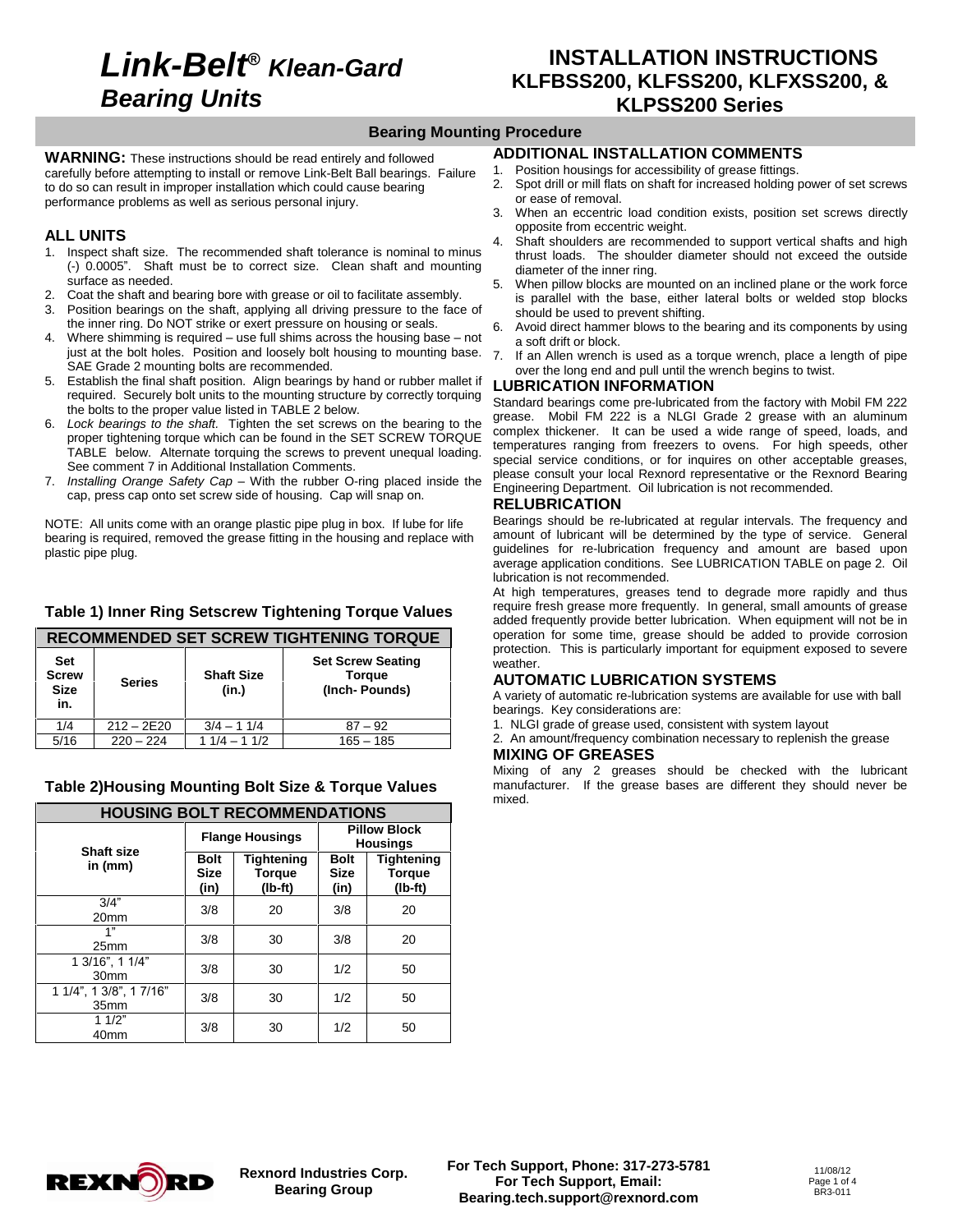# **Link-Belt***<sup>Æ</sup>* **Klean-Gard Bearing Units**

#### **Table 3) Lubrication Information**

| <b>Table 3) Lubrication Information</b> |                             |                                                                                                                         |                                                                                                     |                                                                                                                                                                                                               |  |
|-----------------------------------------|-----------------------------|-------------------------------------------------------------------------------------------------------------------------|-----------------------------------------------------------------------------------------------------|---------------------------------------------------------------------------------------------------------------------------------------------------------------------------------------------------------------|--|
|                                         |                             |                                                                                                                         | <b>LUBRICATION TABLE - Trough End Ball Bearings</b>                                                 |                                                                                                                                                                                                               |  |
|                                         | <b>Operating Conditions</b> |                                                                                                                         |                                                                                                     |                                                                                                                                                                                                               |  |
| Dirt Exposure                           |                             | Moisture Exposure                                                                                                       | <b>Bearing</b><br>Operating<br>Temperature                                                          | <b>Greasing Interval</b><br>(1)                                                                                                                                                                               |  |
| Slight                                  |                             | None                                                                                                                    | 32°F to 120°F<br>120°F to 160°F                                                                     | 6 months<br>2-4 months                                                                                                                                                                                        |  |
| Moderate to<br>Heavy                    |                             |                                                                                                                         | 32°F to 160°F                                                                                       | 1-4 weeks                                                                                                                                                                                                     |  |
| Slight to Heavy                         |                             | Direct water splash<br>or exposure to<br>outdoor<br>environment                                                         | 32°F to 160°F                                                                                       | Daily to 1 week or<br>as determined by<br>inspection of<br>installation                                                                                                                                       |  |
| Slight                                  |                             | None                                                                                                                    | $-5^{\circ}$ F to 32 $^{\circ}$ F                                                                   | Determined by<br>inspection of<br>installation                                                                                                                                                                |  |
|                                         | and surrounding conditions  |                                                                                                                         |                                                                                                     | (1) Frequency of regreasing will vary, depending on the hours of operation, temperatur                                                                                                                        |  |
|                                         |                             | <b>TECHNICAL INFORMATION</b>                                                                                            |                                                                                                     |                                                                                                                                                                                                               |  |
| <b>Components</b>                       |                             |                                                                                                                         |                                                                                                     |                                                                                                                                                                                                               |  |
|                                         |                             |                                                                                                                         |                                                                                                     |                                                                                                                                                                                                               |  |
| <b>Self-Alignment</b><br>stability.     | Plastic pipe plug.          | Rust Resistant Grease Fitting.<br><b>Continuous Operating Temperatures</b><br><b>Table 5) Cap and Seal Part Numbers</b> | Orange Safety Caps available upon request.<br>Maximum misalignment between housing and shaft: ± 2°. | Standard Nitrile Rubber Seals. Viton available upon request.<br>Bearing units can withstand temperatures in the range of -5°F to +160<br>At the maximum temperature, the housing still maintains a high dimer |  |
|                                         |                             |                                                                                                                         |                                                                                                     | KLEAN-GARD ASSCESSORY KIT PART NUMBERS                                                                                                                                                                        |  |
| <b>Shaft Size</b>                       | <b>Basic Unit #</b>         | DC - Closed<br>Cap w/ O-ring                                                                                            |                                                                                                     | Rear<br>D - Open Cap w/<br><b>Auxiliary</b><br>Seal and O-Ring*<br>Seal *                                                                                                                                     |  |
| 3/4"                                    | 212                         | K2126                                                                                                                   |                                                                                                     | K2126D<br>K212E                                                                                                                                                                                               |  |
| 20mm                                    | 2M20                        | K2126                                                                                                                   |                                                                                                     | K2M206D<br><b>K2M20E</b>                                                                                                                                                                                      |  |
| 1"                                      | 216                         | K2166                                                                                                                   |                                                                                                     | K2166D<br>K216E                                                                                                                                                                                               |  |
| 25mm                                    | 2M25                        | K2166                                                                                                                   |                                                                                                     | <b>K2M256D</b><br><b>K2M25E</b>                                                                                                                                                                               |  |
| 1 3/16"                                 | 219                         | K2196                                                                                                                   |                                                                                                     | K2196D<br>K219E                                                                                                                                                                                               |  |
| 11/4"                                   | 2E20                        | K2196                                                                                                                   |                                                                                                     | K2E206D<br><b>K2E20E</b>                                                                                                                                                                                      |  |
| 30mm                                    | 2M30                        | K2196                                                                                                                   |                                                                                                     | K2M306D<br>K2M30E                                                                                                                                                                                             |  |
| 11/4"                                   | 220                         | K2236                                                                                                                   |                                                                                                     | K2206D<br><b>K220E</b>                                                                                                                                                                                        |  |
| 13/8"<br>17/16"                         | 222<br>223                  | K2236                                                                                                                   |                                                                                                     | K2226D<br><b>K222E</b><br>K223E                                                                                                                                                                               |  |
| 35mm                                    | 2M35                        | K2236                                                                                                                   |                                                                                                     | K2236D                                                                                                                                                                                                        |  |
| 11/2"                                   | 224                         | K2236<br>K2256                                                                                                          |                                                                                                     | K2M356D<br>K2M35E<br>K2246D<br><b>K224E</b>                                                                                                                                                                   |  |

(1) Frequency of regreasing will vary, depending on the hours of operation, temperatures and surrounding conditions

# **TECHNICAL INFORMATION**

#### **Components**

- n**ponents**<br>● Reinforced Polypropylene Housing.
- Reinforced Polypropylene Housing.<br>● AISI 440 Stainless Steel Bearing.
- AISI 440 Stainless Steel Bearing.<br>• AISI 304 Seal, Retainer and Set Screws.
- AISI 304 Seal, Retainer and Set Screws.<br>• Standard Nitrile Rubber Seals. Viton available upon request. - Standard Nitrile Rubber Seals. Viton available upon<br>- Rust Resistant Grease Fitting.<br>- Plastic pipe plug.<br>- Orange Safety Caps available upon request.
- Rust Resistant Grease Fitting.<br>• Plastic pipe plug.
- 
- Orange Safety Caps available upon request.

#### **Self-Alignment**

#### **Continuous Operating Temperatures**

Bearing units can withstand temperatures in the range of  $-5^{\circ}F$  to  $+160^{\circ}F$ . Continuous Operating Temperatures<br>Bearing units can withstand temperatures in the range of -5°F to +160°F.<br>At the maximum temperature, the housing still maintains a high dimensional stability.

#### **Table 5) Cap and Seal Part Numbers**

|                   | <b>KLEAN-GARD ASSCESSORY KIT PART NUMBERS</b> |                              |                                     |                             |  |  |  |  |  |
|-------------------|-----------------------------------------------|------------------------------|-------------------------------------|-----------------------------|--|--|--|--|--|
| <b>Shaft Size</b> | <b>Basic Unit #</b>                           | DC - Closed<br>Cap w/ O-ring | D - Open Cap w/<br>Seal and O-Ring* | Rear<br>Auxiliary<br>Seal * |  |  |  |  |  |
| 3/4"              | 212                                           | K2126                        | K2126D                              | K212E                       |  |  |  |  |  |
| 20mm              | 2M20                                          | K2126                        | K2M206D                             | <b>K2M20E</b>               |  |  |  |  |  |
| 1"                | 216                                           | K2166                        | K2166D                              | K216E                       |  |  |  |  |  |
| 25mm              | 2M25                                          | K2166                        | K2M256D                             | <b>K2M25E</b>               |  |  |  |  |  |
| 1 3/16"           | 219                                           | K2196                        | K2196D                              | K219E                       |  |  |  |  |  |
| 11/4"             | 2E20                                          | K2196                        | K2E206D                             | <b>K2E20E</b>               |  |  |  |  |  |
| 30mm              | 2M30                                          | K2196                        | <b>K2M306D</b>                      | K2M30E                      |  |  |  |  |  |
| 11/4"             | 220                                           | K2236                        | K2206D                              | K220E                       |  |  |  |  |  |
| 13/8"             | 222                                           | K2236                        | K2226D                              | K222E                       |  |  |  |  |  |
| 17/16"            | 223                                           | K2236                        | K2236D                              | K223E                       |  |  |  |  |  |
| 35 <sub>mm</sub>  | 2M35                                          | K2236                        | K2M356D                             | K2M35E                      |  |  |  |  |  |
| 11/2"             | 224                                           | K2256                        | K2246D                              | <b>K224E</b>                |  |  |  |  |  |
| 40mm              | 2M40                                          | K2256                        | K2M406D                             | <b>K2M40E</b>               |  |  |  |  |  |

**\*** For open cap kit (D) or Rear Auxiliary seal in Viton material, add an "L" after the<br> **\*** For open cap kit (D) or Rear Auxiliary seal in Viton material, add an "L" after the<br>
"K". Example: KL2166D and KL216E.



**Rexnord Industries Corp. Bearing Group**

## **Gard INSTALLATION INSTRUCTIONS KLFBSS200, KLFSS200, KLFXSS200, & KLPSS200 KLPSS200**

#### **Table 4) Relubrication Amount**

| <b>RECOMMENDED LUBRUCATION AMOUNTS</b>      |                     |                         |  |  |  |  |  |  |
|---------------------------------------------|---------------------|-------------------------|--|--|--|--|--|--|
| <b>Shaft Size</b>                           | Volume<br>Cubic In. | Volume<br><b>Ounces</b> |  |  |  |  |  |  |
| 3/4"<br>20mm                                | .12                 | .06                     |  |  |  |  |  |  |
| 1"<br>25mm                                  | .12                 | .06                     |  |  |  |  |  |  |
| 1 3/16", 1 1/4"<br>30 <sub>mm</sub>         | .30                 | .15                     |  |  |  |  |  |  |
| 1 1/4", 1 3/8", 1 7/16"<br>35 <sub>mm</sub> | .30                 | .15                     |  |  |  |  |  |  |
| 11/2"<br>40mm                               | .45                 | .23                     |  |  |  |  |  |  |



| <b>RECOMMENDED LOAD RATINGS</b> |                             |                  |  |  |  |  |  |
|---------------------------------|-----------------------------|------------------|--|--|--|--|--|
| <b>Size Code</b>                | <b>Bearing Load Ratings</b> |                  |  |  |  |  |  |
|                                 | <b>Dynamic C</b>            | <b>Static Co</b> |  |  |  |  |  |
|                                 | 1960 lb                     | 1480 lb          |  |  |  |  |  |
| 204                             | 8730 N                      | 6590 N           |  |  |  |  |  |
| 205                             | 2130 lb                     | 1760 lb          |  |  |  |  |  |
|                                 | 9500 N                      | 7830 N           |  |  |  |  |  |
| 206                             | 2970 lb                     | 2530 lb          |  |  |  |  |  |
|                                 | 13190 N                     | 11300 N          |  |  |  |  |  |
| 207                             | 3900 lb                     | 3340 lb          |  |  |  |  |  |
|                                 | 17340 N                     | 15300 N          |  |  |  |  |  |
| 208                             | 4430 lb                     | 4460 lb          |  |  |  |  |  |
|                                 | 19710 N                     | 19900 N          |  |  |  |  |  |

 **For Tech Support, Phone: 317-273-5781 For Tech Support, Email: [Bearing.tech.support@rexnord.com](mailto:Bearing.tech.support@rexnord.com)**

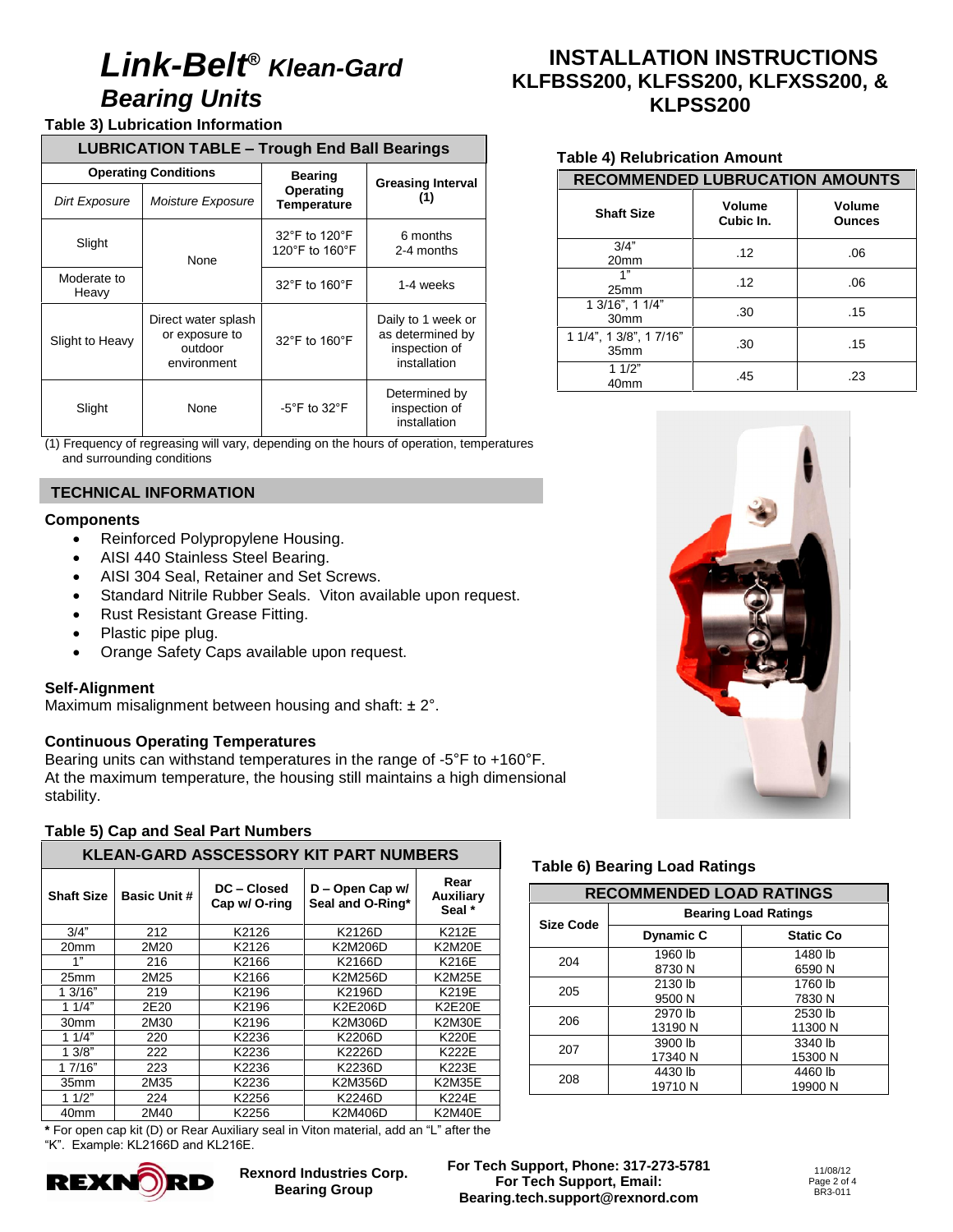### $\cdot$  , ,

|                                       |      |                              |                   |      |                              | Rubber             |      |                            |                    |      |                 | <b>Stainless Steel</b> |      |                 |               |
|---------------------------------------|------|------------------------------|-------------------|------|------------------------------|--------------------|------|----------------------------|--------------------|------|-----------------|------------------------|------|-----------------|---------------|
|                                       |      | <b>Polypropylene Housing</b> |                   |      | <b>Standard Nitrile Seal</b> |                    |      | <b>Optional Viton Seal</b> |                    |      | <b>AISI 304</b> |                        |      | <b>AISI 440</b> |               |
| <b>Chemical Agent</b>                 | Note | Conc. %<br>40                | $23^{\circ}C$     | Note | Conc. %                      | $23^{\circ}C$<br>D | Note | Conc. %<br>20              | $23^{\circ}C$<br>D | Note | Conc. %<br>20   | $23^{\circ}C$<br>В     | Note | Conc. %<br>25   | $23^{\circ}C$ |
| Acetic Acid<br>Acetone                |      |                              | Α<br>Α            |      |                              | D                  |      |                            | D                  |      | 25              | Α                      |      |                 | Α<br>В        |
| Aluminum Chloride                     |      |                              |                   | Sol. |                              | А                  | Sol. | Sat.                       | А                  |      | 20              | D                      |      | 20              | D             |
| Ammonia                               |      | 30                           | А                 | Sol. |                              | c                  | Sol. |                            | C                  |      | 100             | Α                      |      | 100             | Α             |
| Ammonium Chloride                     |      |                              |                   | Sol. |                              | А                  | Sol. | Sat.                       | Α                  |      |                 | Α                      |      |                 | А             |
| Amyl Alcohol                          |      |                              | Α                 |      |                              |                    |      |                            | Α                  |      |                 | Α                      |      |                 | Α             |
| Beer                                  |      |                              | А                 |      |                              | А                  |      |                            | А                  |      |                 | Α                      |      |                 | А             |
| <b>Benzoic Acid</b>                   |      | Sat.                         | А                 | Sol. |                              | А                  | Sol. |                            | Α                  |      | 100             | Α                      |      |                 | Α             |
| Benzol                                |      |                              | $\mathsf{C}$      |      |                              | D                  |      |                            | с                  |      |                 | Α                      |      |                 |               |
| <b>Boric Acid</b><br>Butter           |      | Sat.                         | Α<br>Α            | Sol. |                              | Α<br>А             | Sol. | Sat.                       | А<br>Α             |      | Sat.            | Α<br>В                 |      | Sat.            | А             |
| <b>Butyl Alcohol</b>                  |      |                              | Α                 |      |                              | $\mathsf{C}$       |      |                            | Α                  |      |                 |                        |      |                 | Α             |
| Calcium Chloride                      | Sol. | 50                           | Α                 | Sol. |                              | Α                  | Sol. | Sat.                       | А                  |      |                 | Α                      |      |                 | $\mathsf{C}$  |
| Carbon Sulphide                       |      |                              | А                 |      |                              | D                  |      |                            | Α                  |      |                 | Α                      |      |                 |               |
| Carbon Tetrachloride                  |      |                              | D                 |      |                              | D                  |      |                            | Α                  |      |                 | В                      |      |                 | Α             |
| Chloroform                            |      |                              | $\mathsf{C}$      |      |                              | D                  |      |                            | А                  |      |                 | Α                      |      |                 | А             |
| Citric Acid                           |      | 10                           | A                 | Sol. |                              | А                  |      | Sat.                       | Α                  |      | 25              | Α                      |      |                 | Α             |
| Copper Sulphate                       |      |                              |                   | Sol. |                              | Α                  | Sol. | Sat.                       | А                  |      | 100             | Α                      |      |                 |               |
| Distilled Water                       |      |                              | Α                 |      |                              |                    |      |                            |                    |      |                 |                        |      |                 |               |
| <b>Ethyl Acetate</b>                  |      |                              | А                 |      |                              | D                  |      |                            | D                  |      |                 | Α                      |      |                 | А             |
| Ethyl Alcohol                         |      | 96                           | А                 |      |                              | $\mathsf{C}$       |      |                            | А                  |      |                 |                        |      |                 | Α             |
| Ethyl Chloride                        |      |                              | D                 |      |                              |                    |      |                            |                    |      |                 | Α                      |      |                 | А             |
| <b>Ethyl Ether</b>                    |      |                              | А<br>А            |      |                              |                    |      |                            | D                  |      |                 | D                      |      |                 | D             |
| Ferric Chloride<br>Food Oils and Fats |      |                              | А                 | Sol. |                              | Α<br>A             | Sol. | Sat.                       | А<br>Α             |      |                 |                        |      |                 |               |
| Formaldehyde                          | Sol. | 40                           | Α                 |      |                              |                    |      | 40                         | Α                  |      |                 |                        |      |                 | Α             |
| Freon 12                              |      |                              |                   |      |                              | Α                  |      |                            | с                  |      |                 |                        |      |                 | Α             |
| Gasoline                              |      |                              | с                 |      |                              | c                  |      |                            | А                  |      |                 | Α                      |      |                 | Α             |
| Glycerine                             |      |                              | Α                 |      |                              | Α                  |      |                            | Α                  |      |                 | Α                      |      |                 | Α             |
| Hydrochloric Acid                     | Sol. | 30                           | А                 | Sol. | 10                           | $\mathsf{C}$       | Sol. | 37                         | А                  |      |                 | D                      |      | 75              | D             |
| Hydrofluoric Acid                     |      | 40                           | Α                 |      | 65                           | D                  |      | 48                         | Α                  |      | 20              | D                      |      | 20              | D             |
| Hydrogen peroxide                     |      | 30                           | А                 | Sol. | 80                           | D                  |      | 90                         | Α                  |      | 10              | $\mathsf{C}$           |      |                 |               |
| Lactic Acid                           | Sol. | 20                           | Α                 | Sol. |                              | A                  |      |                            | Α                  |      |                 | Α                      |      |                 | $\mathsf{C}$  |
| Linseed Oil                           |      |                              | А                 |      |                              | A                  |      |                            | А                  |      |                 |                        |      |                 | А             |
| Magnesium Chloride                    | Sol. | Sat.                         | Α                 | Sol. |                              | A                  | Sol. | Sat.                       | Α                  |      |                 | В                      |      |                 | А             |
| Mercury                               |      |                              |                   |      |                              | Α                  |      |                            | А                  |      |                 | Α                      |      |                 | Α             |
| Methyl Alcohol                        |      |                              | А                 |      |                              | С                  |      |                            | C                  |      |                 |                        |      |                 | Α             |
| Methylene Chloride                    |      |                              | с                 |      |                              | D                  |      |                            | с                  |      |                 | В                      |      |                 |               |
| Milk                                  |      |                              | A                 |      |                              | A                  |      |                            | А                  |      |                 | A                      |      |                 | Α             |
| Mineral Oil                           |      |                              | А                 |      |                              | A                  |      |                            | Α                  |      |                 | А                      |      |                 | Α             |
| Nitric Acid                           | Sol. |                              | А                 | Sol. | 10                           | D                  |      | 70                         | Α                  |      | 50              | А                      |      | 50              | Α             |
| Oleic Acid                            |      | 98                           | А                 |      |                              | $\mathsf{C}$       |      |                            | $\mathsf C$        |      |                 | А                      |      |                 | B             |
| Petroleum                             |      |                              |                   |      |                              | A                  |      |                            | А                  |      |                 | А                      |      |                 | Α             |
| Petroleum Ether                       |      |                              | А                 |      |                              |                    |      |                            |                    |      |                 | А                      |      |                 |               |
| Phenol<br>Phosphoric Acid             |      | 85                           | А<br>А            | Sol. | 20                           | D<br>$\mathsf{C}$  |      | 85                         | А                  |      | 40              | А<br>В                 |      | 40              | Α<br>Α        |
| Potassium Hydroxide                   |      |                              |                   | Sol. |                              | $\mathsf{C}$       | Sol. |                            | A<br>А             |      | 50              | В                      |      | 50              | В             |
| Sea Water                             |      |                              | А                 |      |                              | A                  |      |                            | А                  |      |                 | A                      |      |                 | Α             |
| Silicone Oil                          |      |                              | Α                 |      |                              | A                  |      |                            | Α                  |      |                 |                        |      |                 | Α             |
| <b>Silver Nitrate</b>                 | Sol. |                              | А                 | Sol. |                              | $\mathsf{C}$       | Sol. |                            | А                  |      |                 | Α                      |      |                 | Α             |
| Sodium Chloride                       | Sol. | Sat.                         | А                 | Sol. |                              | A                  | Sol. | Sat.                       | А                  |      |                 | В                      |      |                 | В             |
| Sodium Carbonate                      | Sol. | Sat.                         | А                 | Sol. |                              | A                  | Sol. |                            | Α                  |      | 100             | А                      |      |                 | В             |
| Sodium Hydroxide                      |      | 52                           | А                 | Sol. |                              | c                  |      | 45                         | Α                  |      | 20              | А                      |      | 20              | Α             |
| Sodium Hypochlorite                   | Sol. | 20                           | А                 | Sol. |                              | D                  |      | 5                          | А                  |      | 20              | $\mathsf{C}$           |      | 20              | $\mathsf{C}$  |
| Sodium Silicate                       |      |                              |                   | Sol. |                              | A                  |      |                            |                    |      | 100             | А                      |      |                 | Α             |
| Sodium Sulphate                       |      |                              |                   | Sol. |                              | A                  | Sol. |                            | Α                  |      | 100             | А                      |      |                 |               |
| Suds                                  | Sol. |                              | А                 | Sol. |                              | A                  |      |                            | А                  |      |                 |                        |      |                 |               |
| Sulphuric Acid                        |      | 98                           | А                 | Sol. |                              | D                  |      | 95                         | Α                  |      |                 |                        |      |                 |               |
| <b>Tartaric Acid</b>                  | Sol. | 10                           | А                 | Sol. |                              | A                  |      |                            | А                  |      | 50              | Α                      |      |                 | В             |
| Tetralin                              |      |                              | D                 |      |                              | D                  |      |                            | А                  |      |                 |                        |      |                 |               |
| Tincture of Iodine                    |      |                              | A                 |      |                              |                    |      |                            |                    |      |                 |                        |      |                 |               |
| Transformer Oil                       |      |                              | С<br>$\mathsf{C}$ |      |                              | A<br>D             |      |                            | А                  |      |                 |                        |      |                 |               |
| Trichloroethylene<br>Vaseline         |      |                              |                   |      |                              | A                  |      |                            | А                  |      |                 |                        |      |                 | Α<br>Α        |
| Vinegar                               |      |                              | А                 |      |                              | $\mathsf{C}$       |      |                            | A<br>D             |      |                 | А                      |      |                 | Α             |
| Whisky and Wine                       |      |                              | А                 |      |                              | A                  |      |                            | А                  |      |                 | А                      |      |                 | А             |
| Xylol                                 |      |                              | D                 |      |                              | D                  |      |                            | Α                  |      |                 | А                      |      |                 | Α             |
|                                       |      |                              |                   |      |                              |                    |      |                            |                    |      |                 |                        |      |                 |               |

**Legend** A-No Effect B-Minor Effect C-Moderate Effect D-Severe Effect